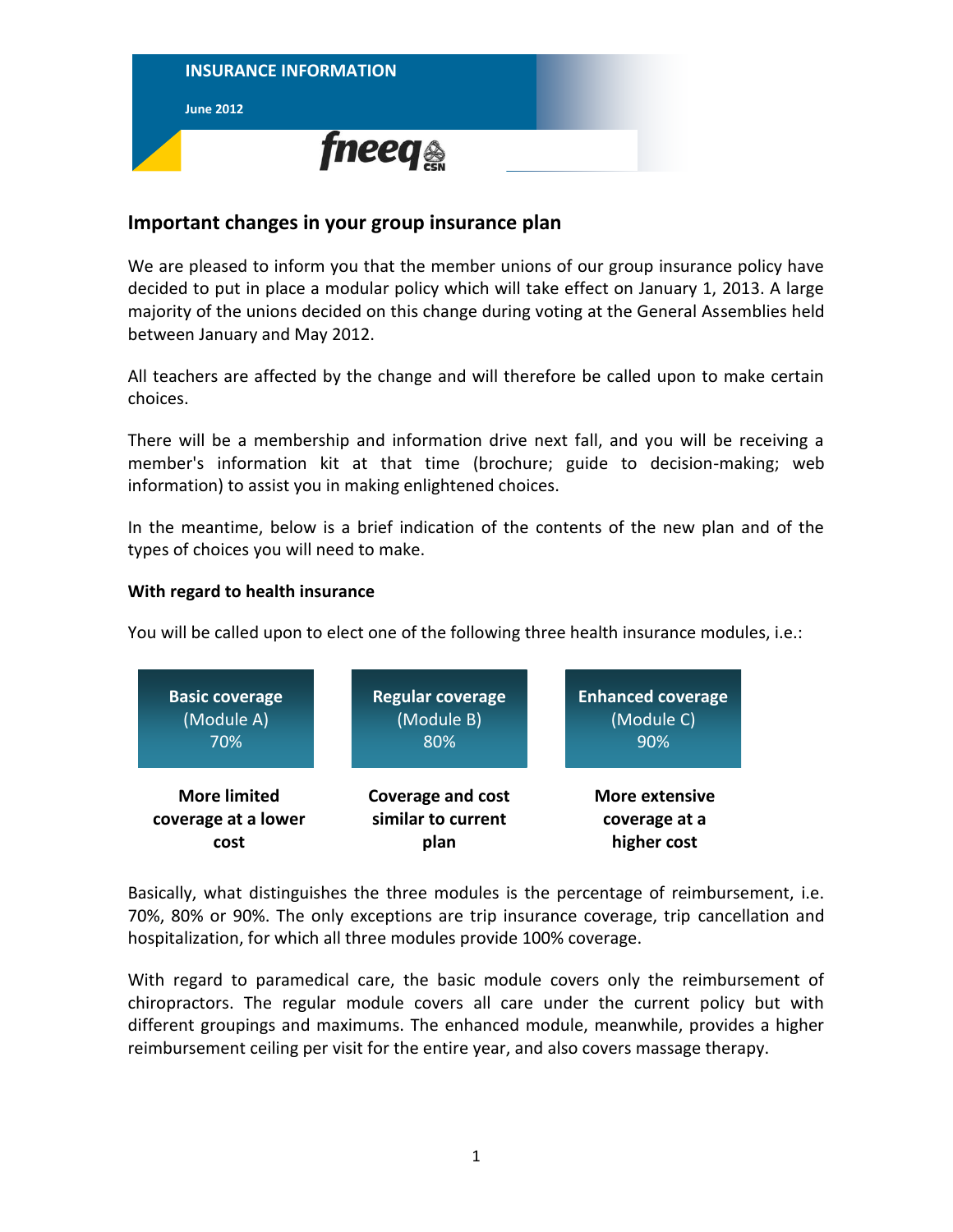

You always retain the option of upgrading your coverage after a minimum 12-month period, or downgrading it after a minimum period of 36 months.

## **With regard to dental care**

You will be required to choose between one of the following dental care options. This choice is now individual for each member. Coverage status must be the same as for health insurance (individual; couple; single-parent or family).



Preventive care such as examinations and cleaning and basic treatments such as fillings and oral surgery are covered by both options.

The unique feature of Enhanced Coverage (Option 2) is the inclusion of major restorative care (endodontics and periodontics). Furthermore, the dental care Enhanced Coverage option is available only to those persons who opt for the health insurance Enhanced Option (Module C). None of the coverage plans include orthodontic work.

You may join either of the dental plans at any time. However, should you wish to reduce your coverage or terminate it altogether, a minimum 36-month membership period will apply.

## **With regard to life insurance**

As is currently the case, you may take out basic life insurance, but may now choose coverage that is equal to one or two times your salary.